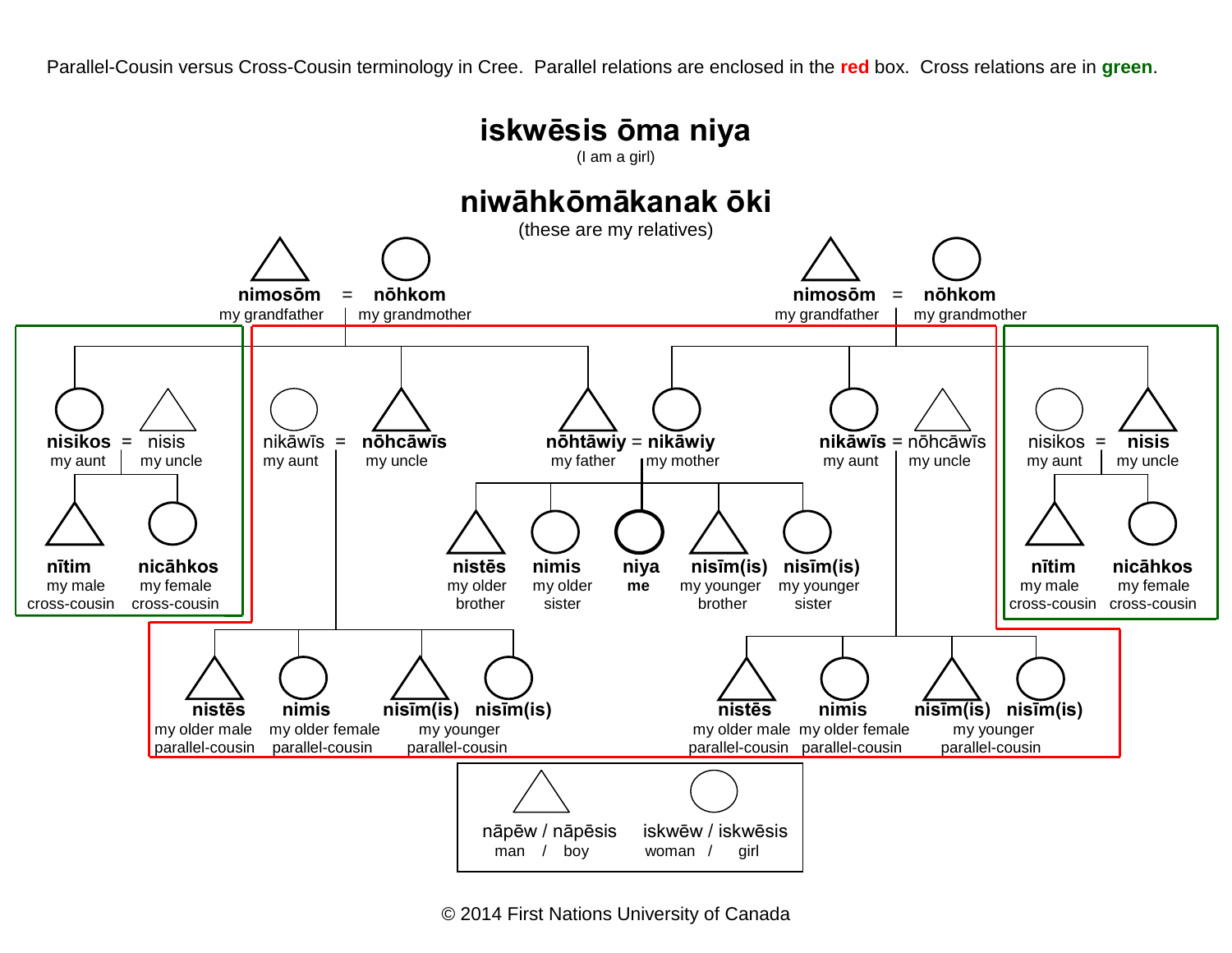Parallel-Cousin versus Cross-Cousin terminology in Cree. Parallel relations are enclosed in the **red** box. Cross relations are in **green**.



© 2014 First Nations University of Canada